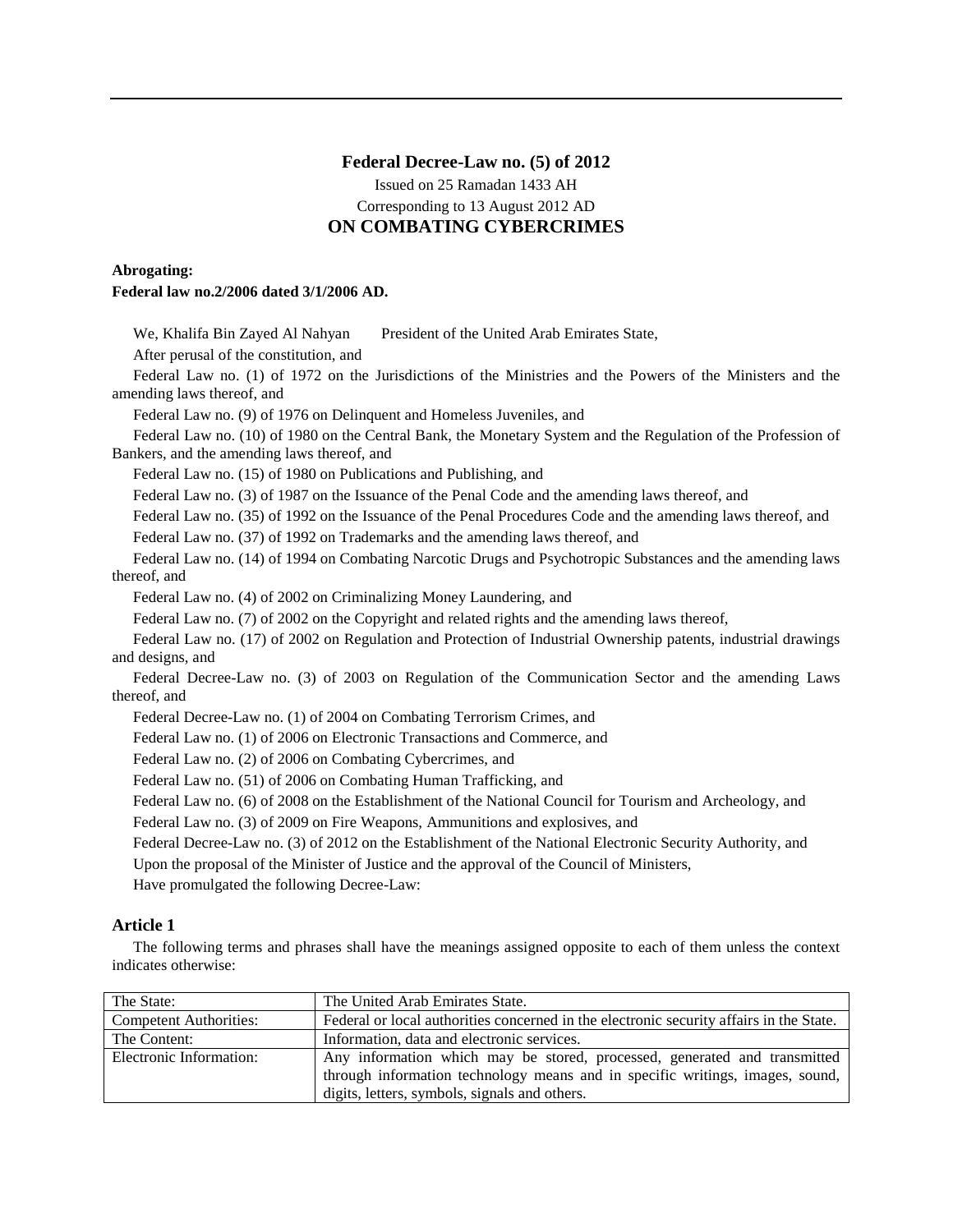| <b>Computer Program</b>                | A set of data, instructions and orders which are enforceable through information<br>technology means designed for a certain task. |
|----------------------------------------|-----------------------------------------------------------------------------------------------------------------------------------|
|                                        |                                                                                                                                   |
| <b>Electronic Information System</b>   | A set of computer programs and information technology means designed for                                                          |
|                                        | processing, managing and saving electronic information and the like.                                                              |
| Computer Network:                      | Two or more computer programs and information technology means linked                                                             |
|                                        |                                                                                                                                   |
|                                        | together to enable users to access and exchange information.                                                                      |
| <b>Electronic Document:</b>            | A computer record or data to be established, stored, extracted, copied, sent,                                                     |
|                                        |                                                                                                                                   |
|                                        | notified or received by electronic means through a medium.                                                                        |
| Website:                               | A place where the electronic information are made available on the computer                                                       |
|                                        | network, including social communication sites, personal pages and blogs.                                                          |
|                                        |                                                                                                                                   |
| Technology<br>Information              | Any tool, whether electronic, magnetic, optical, electrochemical or any other tool                                                |
| means:                                 | which is used to process electronic data, perform logical and arithmetic operations                                               |
|                                        | or storage functions, and includes any directly related to or operating in                                                        |
|                                        |                                                                                                                                   |
|                                        | conjunction with such means which enables such means to store electronic                                                          |
|                                        | information or communicate them to others.                                                                                        |
| Government Data                        | Means electronic data or information whether private or relating to the federal                                                   |
|                                        | government or local governments of the Emirates of the State, or to federal or                                                    |
|                                        | local public authorities or public establishments.                                                                                |
|                                        |                                                                                                                                   |
| Financial,<br>Commercial,<br><b>or</b> | Any facility which acquires its financial, commercial or economical description                                                   |
| <b>Economical Facilities:</b>          | pursuant to the license issued by the competent authority in the State.                                                           |
| Electronic:                            | Whatever is related to electromagnetic, photoelectric, digital, credit, or light                                                  |
|                                        | technology or the like.                                                                                                           |
|                                        |                                                                                                                                   |
| Pornography<br>involving               | Any photographing, recordings, drawings or others which arouses sex organs or                                                     |
| Juveniles                              | any actual, virtual or simulated sexual acts with a juvenile under eighteen years of                                              |
|                                        | age.                                                                                                                              |
|                                        |                                                                                                                                   |
| <b>Internet Protocol address</b>       | A numerical label assigned to any information technology means participating in a                                                 |
|                                        | computer network which is used for communication purposes.                                                                        |
| Confidential                           | Any information or data unauthorized to be disclosed or made available to third                                                   |
|                                        | parties unless by a prior permission from the owner of this authorization.                                                        |
| Reception:                             | Viewing or obtaining data or information.                                                                                         |
|                                        |                                                                                                                                   |
| Offense:                               | Every deliberate expression against any person or entity deemed by an ordinary                                                    |
|                                        | person as insulting or afflicts the dignity or honor of that person or entity.                                                    |

## **Article 2**

1- Shall be punished by imprisonment and a fine not less than one hundred thousand dirhams and not in excess of three hundred thousand Dirhams or either of these two penalties whoever gains access to a website, an electronic information system, computer network or information technology means without authorization or in excess of authorization or unlawfully remains therein.

2- The punishment shall be imprisonment for a period of at least six month and a fine not less than one hundred and fifty thousand dirhams and not in excess of seven hundred and fifty thousand dirhams or either of these two penalties if any of the acts specified in paragraph (10) of this Article has resulted in deletion, omission, destruction, disclosure, deterioration, alteration, copying, publication or re-publishing of any data or information.

3- The punishment shall be imprisonment for a period of at least one year and a fine not less than two hundred and fifty thousand dirhams and not in excess of one million dirhams or either of these two penalties if the data or information objects of the acts mentioned in paragraph (2) of this Article are personal.

## **Article 3**

Shall be punished by imprisonment for a period of at least one year and by a fine not less than two hundred and fifty thousand dirhams and not in excess of one million dirhams or either of these two penalties whoever commits any of the crimes specified in sections (1) and (2) of Article (2) of this Decree-Law in the course of or because of his work.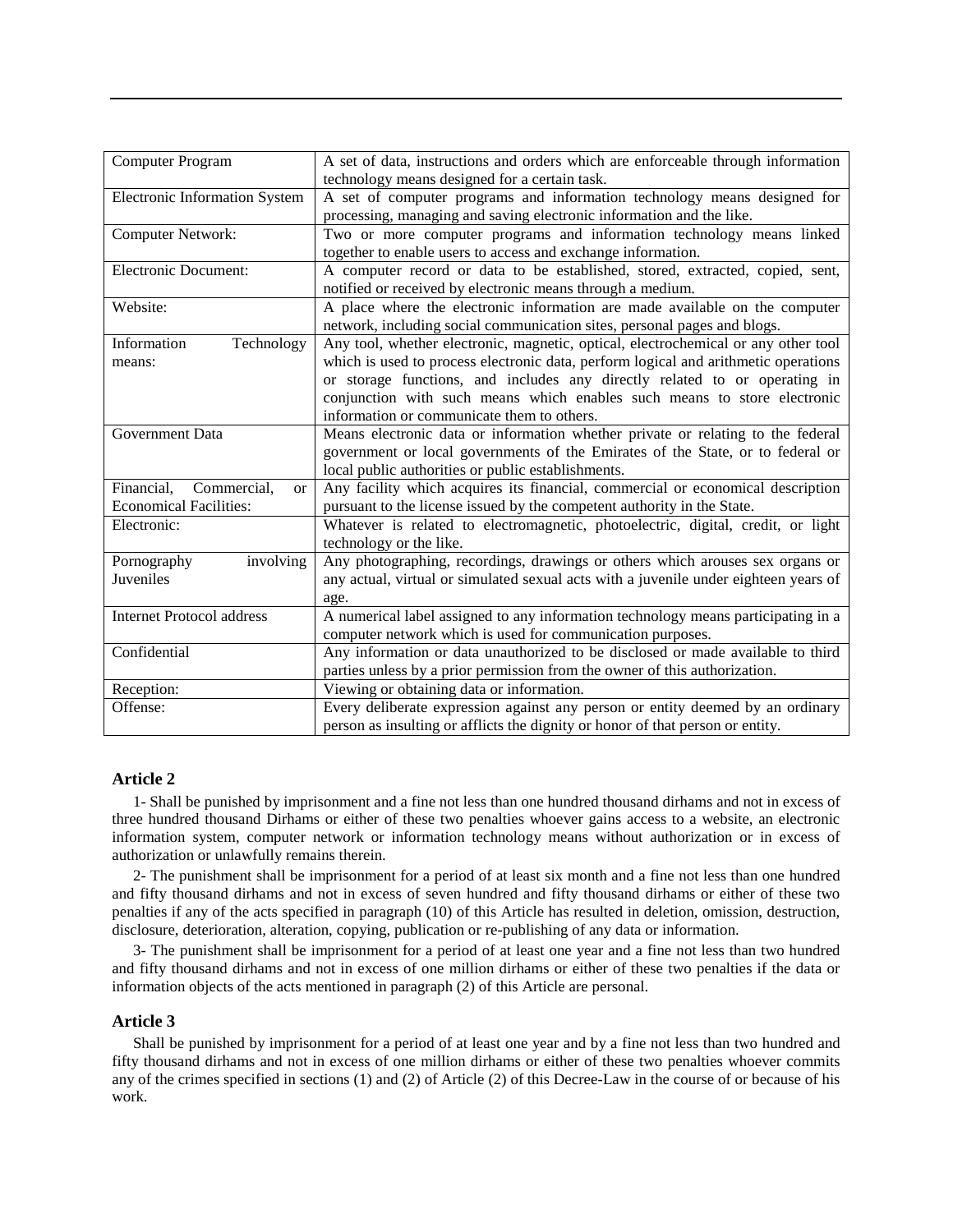## **Article 4**

Shall be punished by temporary imprisonment and a fine not less than two hundred and fifty thousand dirhams and not in excess of one million five hundred thousand dirhams whoever accesses a website, electronic information system, computer network, or information technology means without authorization whether such access is intended to obtain government data, or confidential information relating to a financial, commercial or economical facility.

The punishment shall be imprisonment for a period of at least five years and a fine not less than five hundred thousand dirhams and not in excess of two million dirhams, if these data or information were deleted, omitted, deteriorated, destructed, disclosed, altered, copied, published or re-published.

## **Article 5**

Shall be punished by imprisonment and by a fine not less than one hundred thousand dirhams and not in excess of three hundred thousand dirhams or either of these two penalties whoever gains access to a website without authorization intending to change its designs, or delete, destroy or modify it, or occupy its address.

#### **Article 6**

Shall be punished by temporary imprisonment and a fine not less than one hundred and fifty thousand dirhams and not in excess of seven hundred and fifty thousand dirham whoever commits forgery of any electronic document of the federal or local government or authorities or federal or local public establishments.

The punishment shall be both imprisonment and a fine not less than one hundred thousand dirhams and not in excess of three hundred thousand dirhams or either of these two penalties if the forged documents belong to an authority other than those mentioned in paragraph one of this Article.

Shall be punished by the same penalty decided for the crime of forgery, as the case may be, whoever uses this forged electronic document with his knowledge that the document is forged.

## **Article 7**

Shall be punished by temporary imprisonment whoever obtains, possesses, modifies, destroys or discloses without authorization the data of any electronic document or electronic information through the computer network, a website, an electronic information system or information technology means where these data or information are related to medical examinations, medical diagnosis, medical treatment or care or medical records.

## **Article 8**

Shall be punished by imprisonment and a fine not less than one hundred thousand dirhams and not in excess of three hundred thousand dirhams or either of these two penalties whoever hinders or obstructs access to the computer network or to a website or an electronic information system.

## **Article 9**

Shall be punished by imprisonment and a fine not less than one hundred and fifty thousand dirhams and not in excess of five hundred thousand dirhams or either of these two penalties whoever uses a fraudulent computer network protocol address by using a false address or a third-party address by any other means for the purpose of committing a crime or preventing its discovery.

#### **Article 10**

Shall be punished by imprisonment for a period of at least five years and a fine not less than five hundred thousand dirhams and not in excess of three million dirhams or either of these two penalties whoever willfully and without authorization runs a software on the computer network or an electronic information system or any information technology means, and caused them to stop functioning or being impaired, or resulted in crashing, deletion, omission, destruction or alteration of the program, system, website, data or information.

The punishment shall be imprisonment and a fine not in excess of five hundred thousand dirhams or either of these two penalties if the result was not reached.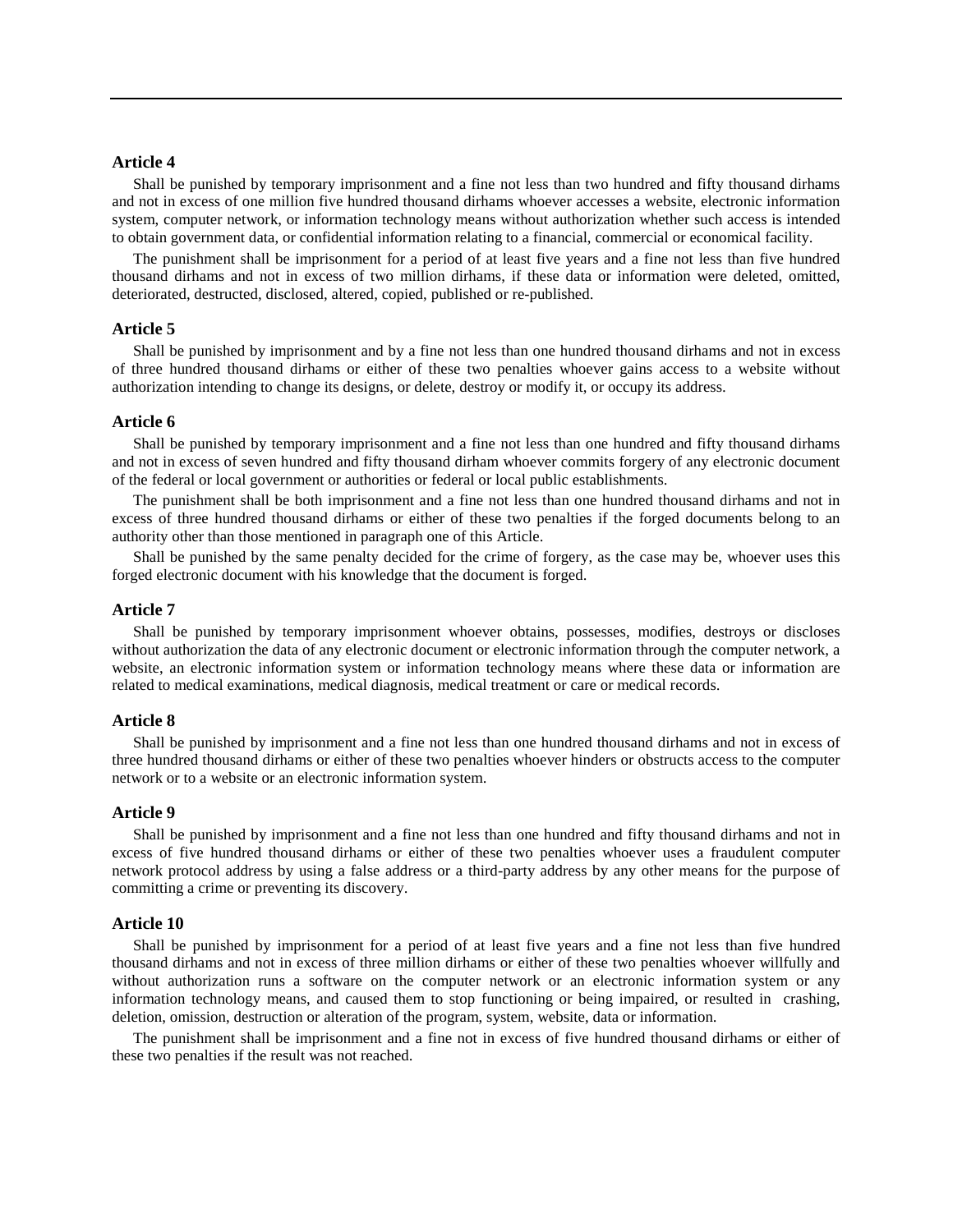The punishment shall be imprisonment and a fine or either of these two penalties for any deliberate act which intends to flood the electronic mail with messages causing it to stop functioning, inactivate it or destroy its contents.

## **Article 11**

Shall be punished by imprisonment for a period of at least one year and a fine not less than two hundred and fifty thousand dirhams and not in excess of one million dirhams or either of these two penalties whoever takes over a personal property, benefit, deed or its signature whether for oneself or for other persons and without legal right, by resorting to any fraudulent method or by adopting a false name, or false personation through the computer network, or an electronic information system or any information technology means.

## **Article 12**

Shall be punished by imprisonment and a fine or either of these two penalties whoever gains access, without legal right, to credit or electronic card numbers or data or to bank accounts numbers or data or any other electronic payment method by using the computer network or an electronic information system or any information technology means.

The punishment shall be imprisonment for a period of at least six months and a fine not less than one hundred thousand dirhams and not in excess of three hundred thousand dirhams or either of these two penalties, if it is intended to use these data and numbers to take over the funds of others of to benefit from the services which they provide.

If he has reached to take over the funds of others whether for himself or for others, he shall be punished by imprisonment for a period of at least one year, and a fine not less than two hundred thousand dirhams and not in excess of one million dirhams or either of these two penalties.

Shall be punished with the same penalty specified in the preceding paragraph, whoever publishes or re-publishes credit or electronic card numbers or data or bank accounts numbers of data which belong to others or any other electronic payment method.

## **Article 13**

Shall be punished by imprisonment and a fine not less than five hundred thousand dirhams and not in excess of two million dirhams or either of these two penalties whoever forges, counterfeits or reproduces a credit card or debit card or any other electronic payment method by using any information technology means or computer program.

Shall be punished by the same penalty whoever:

1- Manufactures or designs any information technology means or computer program for the purpose of facilitating any of the acts specified in paragraph 1 of this Article.

2- Uses, without authorization, a credit or electronic card or debit card or any other electronic payment method aiming to obtain, whether for himself or for others, the funds or properties of others or benefit from the services provided by third parties.

3- Accepts to deal with these forged, counterfeited, reproduced cards or other electronic payment method with his knowledge of its illegality.

## **Article 14**

Shall be punished by imprisonment and a fine not less than two hundred thousand dirhams and not in excess of five hundred thousand dirhams or either of these two penalties whoever obtains, without legal right, a secret number, code, password or any other means to have access to an information technology means, website, electronic information system, computer network or electronic information.

Shall be punished with the same penalty whoever prepares, designs, produces, sells, buys, imports, displays for sale or make available any computer program or any information technology means, or promotes by any means links to websites, computer program or any information technology means designed for the purposes of committing, facilitating or abetting in the commission of the crimes specified in this Decree-Law.

## **Article 15**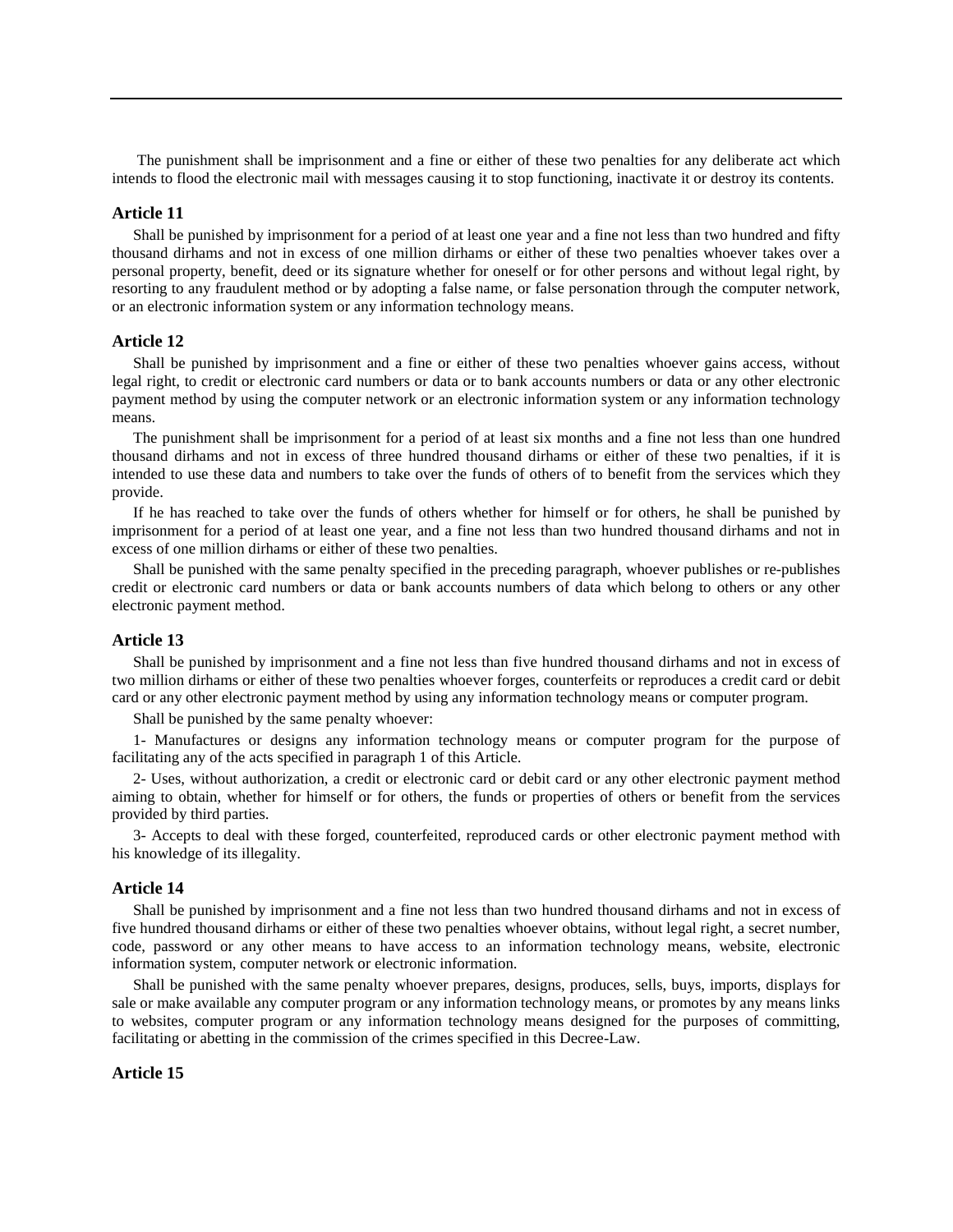Shall be punished by imprisonment and a fine not less than one hundred fifty thousand dirhams and not in excess of five hundred thousand dirhams or either of these two penalties whoever, without authorization, deliberately receives or intercepts any communication through any computer network.

Whoever discloses the information which he has obtained through illegal reception or interception of communications shall be punished by imprisonment for a period of at least one year.

#### **Article 16**

Shall be punished by imprisonment for a period of two years at most and a fine not less than two hundred fifty thousand dirhams and not in excess of five hundred thousand dirhams or either of these two penalties whoever uses a computer network or information technology means to extort or threaten another person to force him to engage in or prevent him from engaging in a certain act.

The punishment shall be imprisonment up to ten years if the subject of threat is to commit a felony or engage in matters against honor or morals.

## **Article 17**

Shall be punished by imprisonment and a fine not less than two hundred and fifty thousand dirhams and not in excess of five hundred thousand dirhams or either of these two penalties whoever establishes, manages or runs a website or transmits, sends, publishes or re-publishes through the computer network pornographic materials or gambling activities and whatever that may afflict the public morals.

Shall be punished by the same penalty whoever produces, draws up, prepares, sends or saves for exploitation, distribution, or display to others through the computer network, pornographic materials or gambling activities and whatever that may afflict the public morals.

If the subject of the pornographic content involves a juvenile under eighteen years of age, or if such content is designed to seduce juveniles, the principal shall be punished by imprisonment for a period of at least one year and a fine not less than fifty thousand dirhams and not in excess of one hundred and fifty thousand dirhams.

#### **Article 18**

Shall be punished by imprisonment for a period of at least six months and a fine not less than one hundred fifty thousand dirhams and not in excess of one million dirhams whoever has deliberately acquired pornographic materials involving juveniles by using an electronic information system or computer network or electronic website or any information technology means.

## **Article 19**

Shall be punished by imprisonment and a fine not less than two hundred fifty thousand dirhams and not in excess of one million dirhams or either of these two penalties whoever entices, aids or abets another person, by using a computer network or any information technology means, to engage in prostitution or lewdness.

The punishment shall be imprisonment for a period of at least five years and a fine not in excess of one million dirhams if the victim is a juvenile under the age of eighteen years of age.

#### **Article 20**

Without prejudice to the crime of slander determined by the Islamic Sharia, shall be punished by imprisonment and a fine not less than two hundred fifty thousand dirhams and not in excess of five hundred thousand dirhams or either of these two penalties whoever insults or accuses another person of a matter of which he shall be subject to punishment or being held in contempt by others, by using a computer network or an information technology means.

If a slander or insult is committed against a public official or servant in the course of or because of his work, this shall be considered an aggravating factor of the crime.

## **Article 21**

Shall be punished by imprisonment of a period of at least six months and a fine not less than one hundred and fifty thousand dirhams and not in excess of five hundred thousand dirhams or either of these two penalties whoever uses a computer network or and electronic information system or any information technology means for the invasion of privacy of another person in other than the cases allowed by the law and by any of the following ways: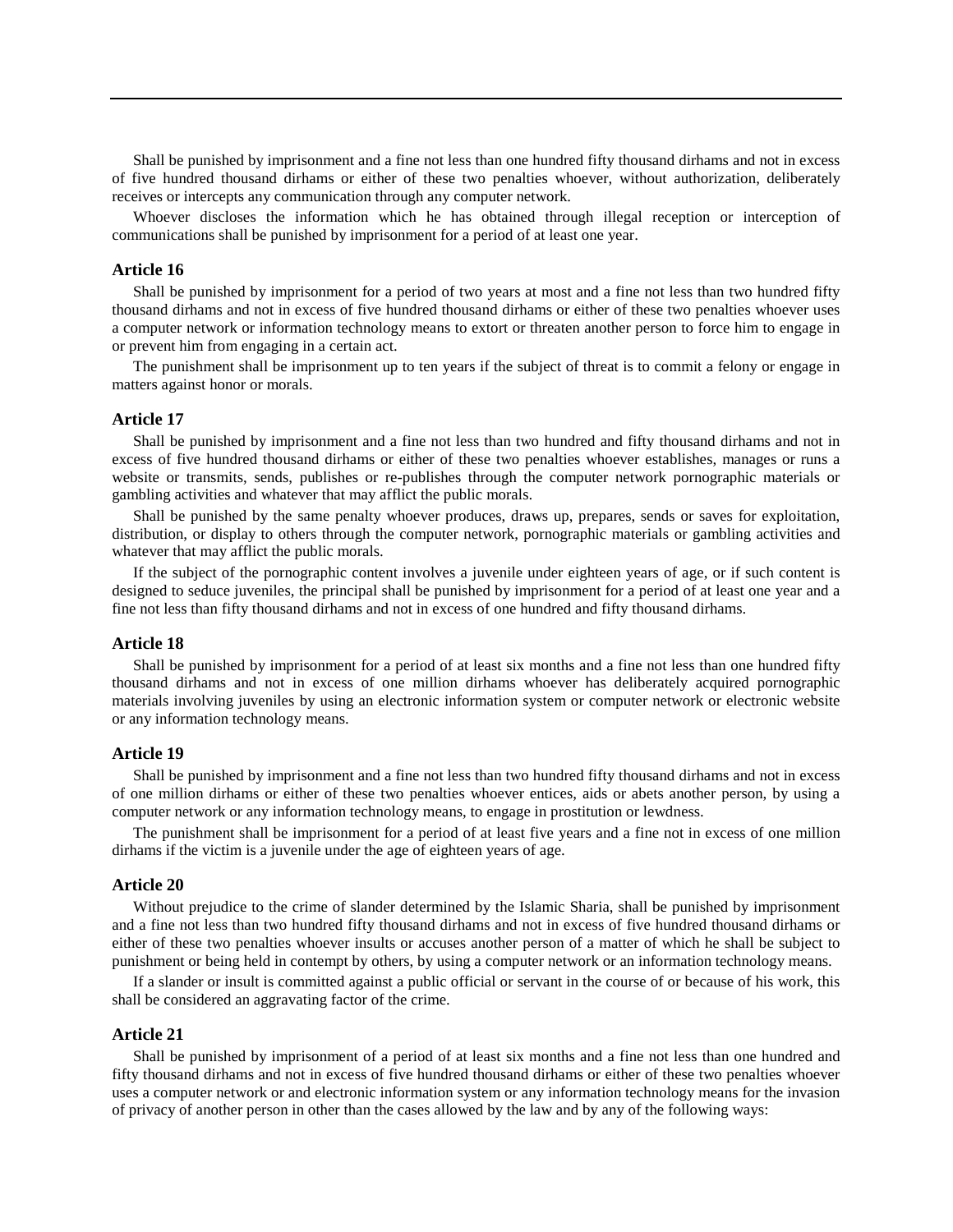1- Eavesdropping, interception, recording, transferring, transmitting or disclosure of conversations or communications, or audio or visual materials.

2- Photographing others or creating, transferring, disclosing, copying or saving electronic photos.

3- Publishing news, electronic photos or photographs, scenes, comments, statements or information even if true and correct.

Shall also be punished by imprisonment for a period of at least one year and a fine not less than two hundred and fifty thousand dirhams and not in excess of five hundred thousand dirhams or either of these two penalties whoever uses an electronic information system or any information technology means for amending or processing a record, photo or scene for the purpose of defamation of or offending another person or for attacking or invading his privacy.

## **Article 22**

Shall be punished by imprisonment for a period of at least six months and a fine not less than five hundred thousand dirhams and not in excess of one million dirhams or either of these two penalties whoever uses, without authorization, any computer network, website or information technology means to disclose confidential information which he has obtained in the course of or because of his work.

### **Article 23**

Shall be punished by temporary imprisonment and a fine not less than five hundred thousand dirhams and not in excess of one million dirhams or either of these two penalties whoever establishes, administer or runs a website or publishes information on a computer network or any information technology means for the purpose of trafficking in humans or human organs or dealing in them illegally.

## **Article 24**

Shall be punished by temporary imprisonment and a fine not less than five hundred thousand dirhams and not in excess of one million dirhams whoever establishes or administer or runs a website or publishes on a computer network or any information technology means which would promote or praise any programs or ideas which would prompt riot, hatred, racism, sectarianism, or damage the national unity or social peace or prejudice the public order and public morals.

## **Article 25**

Shall be punished by imprisonment for a period of at least one year and a fine not less than five hundred thousand dirhams and not in excess of one million dirhams or either of these two penalties whoever establishes, manages or runs a website or publishes information on a computer network or any information technology means for the purpose of trading or promoting fire weapons, ammunitions or explosives in instances other than those permitted by the law.

#### **Article 26**

Shall be punished by imprisonment for a period of at least five years and a fine not less than one million dirhams and not in excess of two million dirhams whoever establishes, manages or runs a website or publishes information on the computer network or information technology means for the interest of a terrorist group or any unauthorized group, association, organization, or body with the intent to facilitate communication with their leaders or members or attract new members, or to promote or praise their ideas, finance their activities or provide actual assistance thereof or for the purpose of publishing methods for manufacturing incendiary devices or explosives or any other devices used in terrorism acts.

#### **Article 27**

Shall be punished by imprisonment and a fine not less than two hundred thousand dirhams and not in excess of five hundred thousand dirhams or either of these two penalties whoever establishes, manages or runs a website or publishes information on the computer network or any information technology means to call or promote for the collection of donations without a license accredited by the competent authority.

#### **Article 28**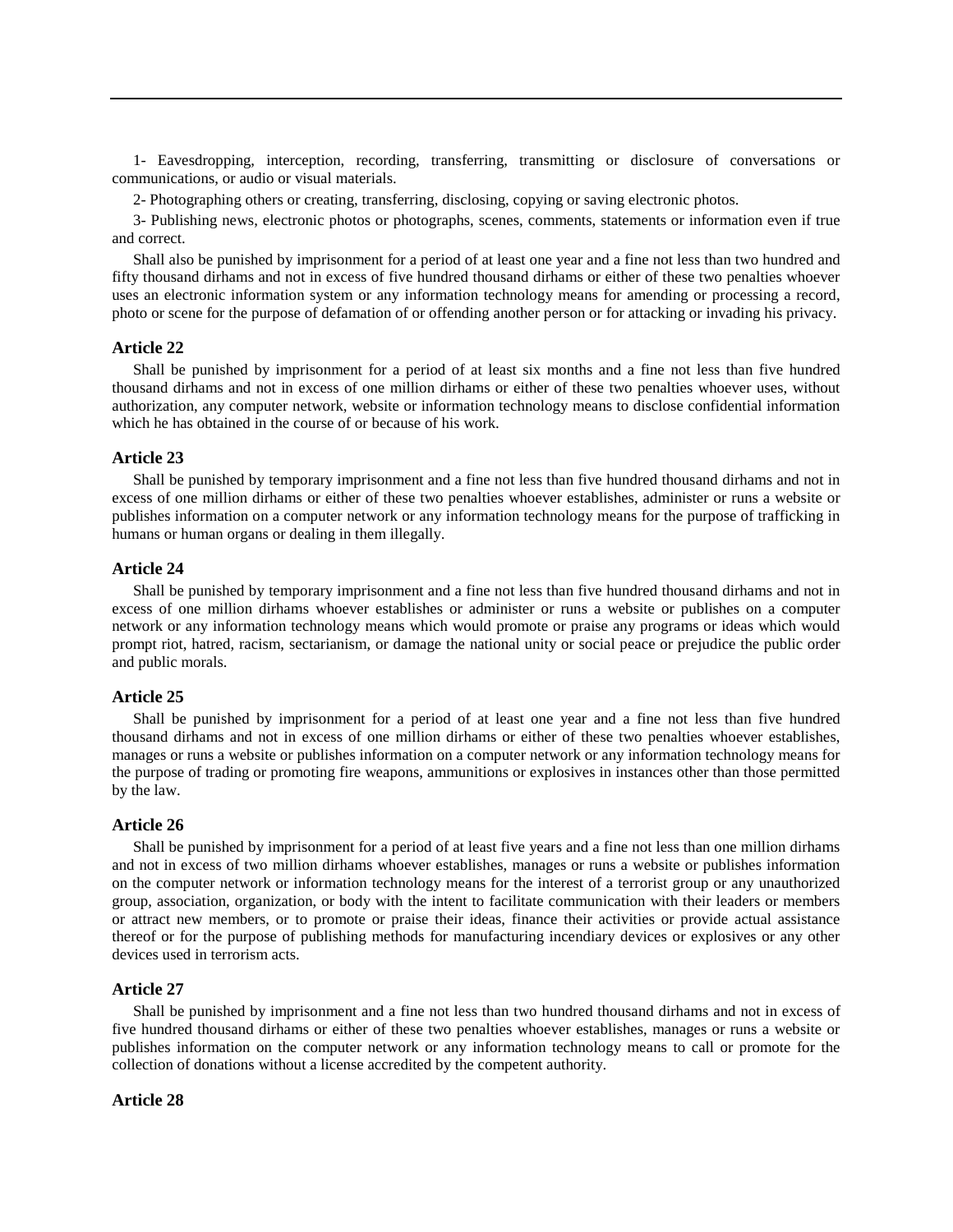Shall be punished by temporary imprisonment and a fine not in excess of one million dirhams whoever establishes, manages or runs a website or uses information on the computer network or information technology means with intent to incite acts or publishes or transmits information, news or cartoon drawings or any other pictures which may endanger the national security and the higher interests of the State or afflicts its public order.

## **Article 29**

Shall be punished by temporary imprisonment and a fine not in excess of one million dirhams whoever publishes information, news, statements or rumors on a website or any computer network or information technology means with intent to make sarcasm or damage the reputation, prestige or stature of the State or any of its institutions or its president, vice-president, any of the rulers of the Emirates, their crown princes, or the deputy rulers of the Emirates, the State flag, the national peace, its logo, national anthem or any of its symbols.

## **Article 30**

Shall be punished by life imprisonment whoever establishes, manages or runs a website, or publishes information on the Computer network or information technology means aiming or calling to overthrow, change the ruling system of the State, or seize it or to disrupt the provisions of the constitution or the laws applicable in the country or to oppose the basic principles which constitutes the foundations of the ruling system of the state.

Shall be punished by the same penalty whoever promotes to, incites or facilitates to others the commission of any of the aforementioned acts.

## **Article 31**

Shall be punished by imprisonment and a fine not less than two hundred thousand dirhams and not in excess of one million dirhams or either of these two penalties whoever calls or incites to disobeying the laws and regulation in force in the State through publishing information on the Computer network or information technology means.

#### **Article 32**

Shall be punished by imprisonment and a fine not less than five hundred thousand dirhams and not in excess of one million dirhams or either of these two penalties whoever establishes, manages or runs a website or uses the Computer network or any information technology means for planning, organizing, promoting or calling for demonstrations or protests or the like without license from the competent authority.

## **Article 33**

Shall be punished by imprisonment and a fine not than five hundred thousand dirhams and not in excess of one million dirhams or either of these two penalties whoever establishes, manages or runs a website or uses the Computer network or information technology means for trafficking in antiquities or archeological artifacts in instances other than those permitted by the law.

## **Article 34**

Shall be punished by imprisonment of at least of one year and a fine not less than two hundred fifty thousand dirhams and not in excess of one million dirhams or either of these two penalties whoever uses communication services, audio or video broadcasting channels without legal right or facilitates such use by others over the Computer network or information technology means.

## **Article 35**

Without prejudice to the provisions of the Islamic Sharia, shall be punished by imprisonment and a fine not less than two hundred fifty thousand dirhams and not in excess of one million dirhams or either of these two penalties whoever commits through the computer network or any information technology means or a website any of the following crimes:

1- Insult to any of the Islamic sanctities or rituals.

2- Insult to any of the sanctities or rituals of other religions where these sanctities and rituals are inviolable pursuant to the provisions of Islamic Sharia.

3- Insult to any of the recognized celestial religions.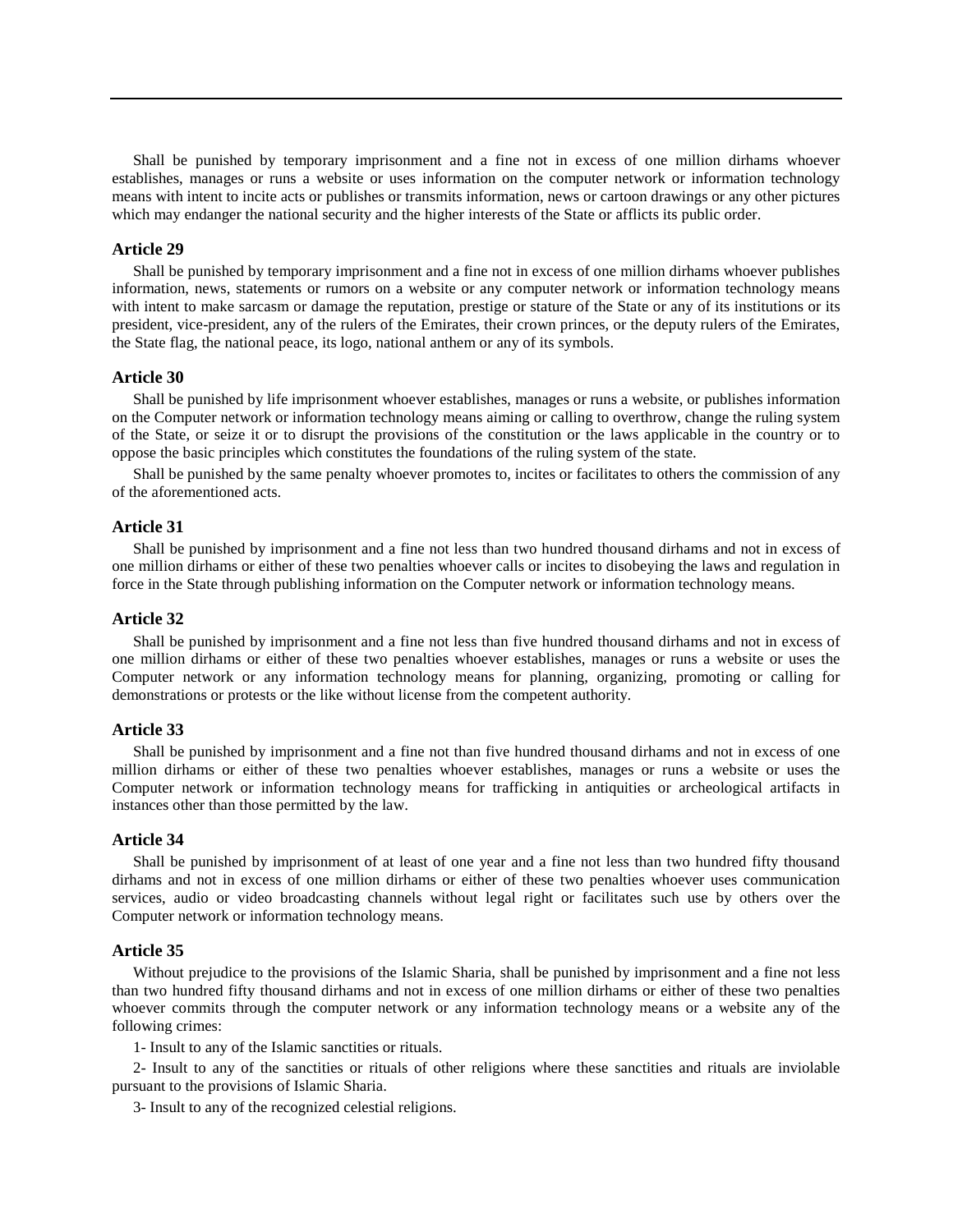4- Condoning, provoking or promoting sin.

If the crime contains any insult to the Divinity (Allah, God) or to the messengers and prophets or be against the religion of Islam or injures its basis and principles which constitute its foundation, or whoever oppose or injures the well-known teachings and rituals of Islamic religion or prejudices the religion of Islam or preaching another religion or calls for, praises or promotes a doctrine or a notion which involves any of the aforementioned shall be punished by imprisonment up to seven years.

#### **Article 36**

Shall be punished by temporary imprisonment and a fine not less than five hundred thousand dirhams and not in excess of one million dirhams or either of these two penalties whoever establishes, manages or runs a website or publishes information on the computer network or any information technology means for trafficking in or promoting narcotics or psychotropic substances and the like or the manner for their use or facilitates such dealing in instances other than those permitted by the law.

#### **Article 37**

Without prejudice to the provisions specified in the Money Laundering Law, shall be punished by imprisonment up to seven years and by a fine not less than five hundred thousand dirhams and not in excess of two million dirhams whoever deliberately commits, by using a computer network, an electronic information system or any information technology means, any of the acts mentioned hereinafter:

1- Illegal transfer, transport or deposit of funds with intent to conceal or disguise the source of funds.

2- Concealing or disguising the nature of the illicit funds, or its origin, movement, related rights or ownership.

3- Illegal attainment, possession or use of funds with the knowledge of its illegal origin.

Shall be punished by the same punishment whoever establishes, manages or runs a website or publishes information on a computer network or information technology means to facilitate or incites the commission of any of the acts specified in paragraph 1 of this Article.

#### **Article 38**

Shall be punished by temporary imprisonment whoever provides any organizations, institutions, authorities or any other entities through the computer network or any information technology means any incorrect, inaccurate or misleading information which may damage the interests of the State or injures its reputation, prestige or stature.

## **Article 39**

Shall be punished by imprisonment and a fine or any of these two penalties any owner or operator of a website or computer network who deliberately and knowingly saves or makes available any illicit content or if he fails to remove or blocks access to this illicit content within the period determined in the written notice addressed by the competent authorities indicating the illegal content and being available on the website or the computer network.

#### **Article 40**

Attempted misdemeanors specified in this Decree-Law shall be punished with half the penalty specified for the complete crime.

## **Article 41**

Without prejudice to the right of bona fide third-party, shall be ordered, in all instances, the confiscation of devices, programs or means used in the commission of any of the crimes specified in this Decree-Law or the money accrued thereof, or deletion of the information and statements or their killing, as to the closure of the domain or site in which any of these crimes is committed whether permanent closure or for a specified period as determined by court.

### **Article 42**

The court may decide deportation of a foreigner who is condemned in any of the crimes specified in this Decree-Law upon execution of the punishment adjudged.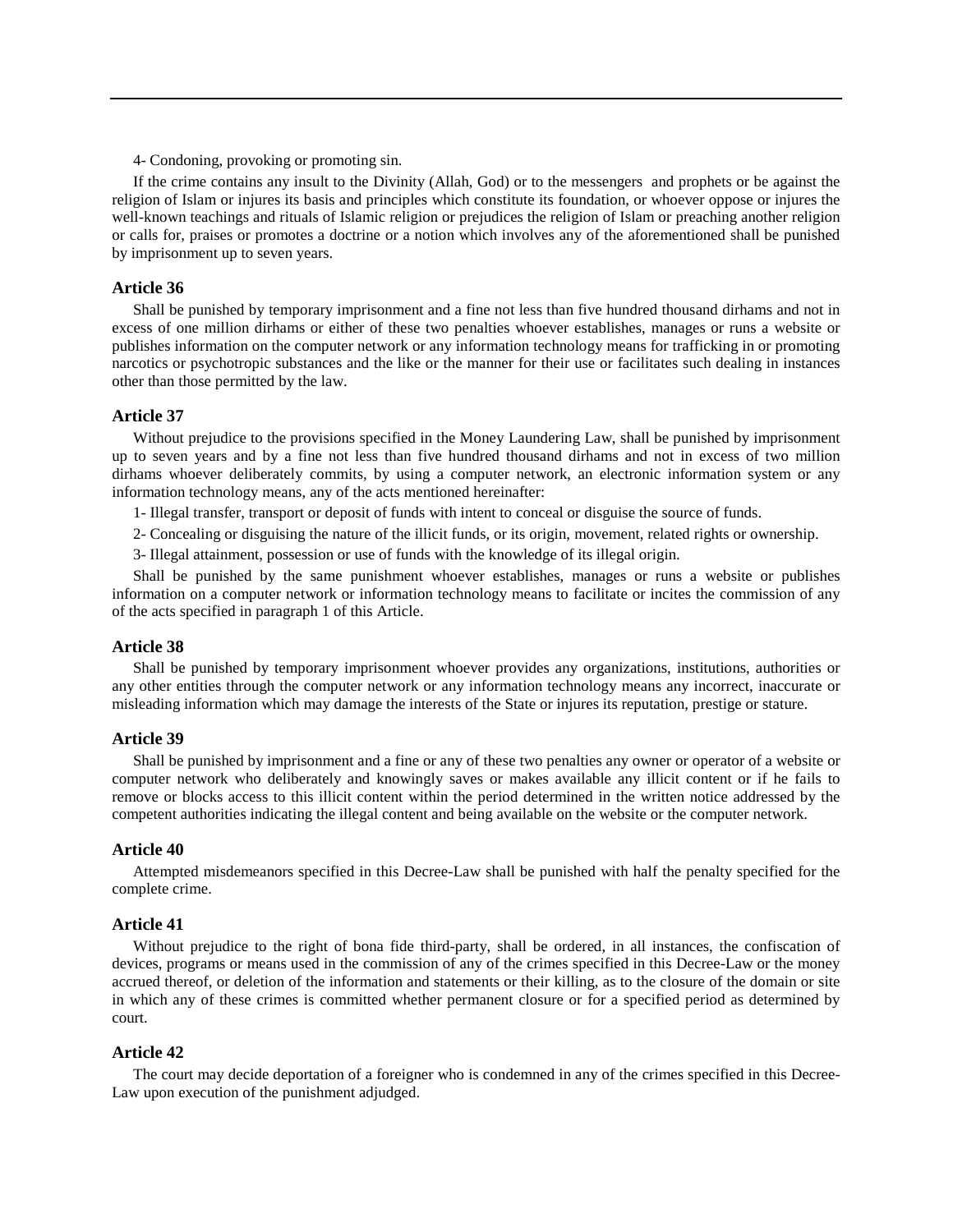## **Article 43**

Without prejudice to the provisions of the penalties specified in this Decree-Law, the court may order to put the condemned under surveillance or control or orders his deprivation from the right to use any computer network or electronic information system or any other information technology means or place him in a rehabilitation center for a period which the court may deem appropriate.

## **Article 44**

The crimes mentioned in Articles (4, 24, 26, 28, 29, 30 and 38) of this Decree-Law shall be considered as crimes against the State security.

Shall also be deemed as crimes against State security any crime specified in this Decree-Law if committed to the account or benefit of a foreign country or any terrorist group or illegal group, association, organization or body.

## **Article 45**

Mitigation of or exemption from punishment may be ordered by the court, at the request of the public prosecutor, regarding criminals who have provided the judicial or administrative authorities with information in respect of any of the crimes relating to the State security pursuant to the provisions of this Decree-Law, where such a matter has resulted in the discovery of the crime, or proving the case against them or arresting any of them.

#### **Article 46**

The use of the computer network, the Internet, any electronic information system, a website or any information technology means shall be considered an aggravating factor when committing any crime not specified by the present Decree-Law.

Shall also be considered as an aggravating factor the commission of a crime specified in this Decree-Law to the account or benefit of a foreign country or any terrorist group, or illegal group, association, organization or body.

#### **Article 47**

Without prejudice to the provisions of chapter two of part two of book one of the Penal Code, the provisions of this Decree-Law shall apply to any person who has committed any of the crimes mentioned therein outside the country, if its object is an electronic information system, computer network, website or information technology means relates to the federal government or any of the local governments of the Emirates of the State or any authority or public institution owned by any of them.

## **Article 48**

The application of the penalties specified in this Decree-Law shall not prejudice any other greater penalty specified by the Penal Code or any other law.

## **Article 49**

The officials determined by a decision from the Minister of Justice shall have the capacity of judicial officers for the ascertainment of acts committed in violation to the provisions of this Decree-Law, and the competent authorities in the Emirates are required to submit facilities necessary to those officials to enable them to perform their tasks.

## **Article 50**

Federal Law no. (2) of 2006 on Combatting Cybercrimes shall be abrogated, and shall also be abrogated any provision contrary to or contradicting with the provisions of this Decree-Law.

#### **Article 51**

This Decree-Law shall be published in the official gazette and be put into effect on the next day of publication.

Issued by Us, at the Presidential Palace in Abu Dhabi On 25 Ramadan 1433 AH Corresponding to 13/08/2012 AD **Khalifa Bin Zayed Al Nahyan**